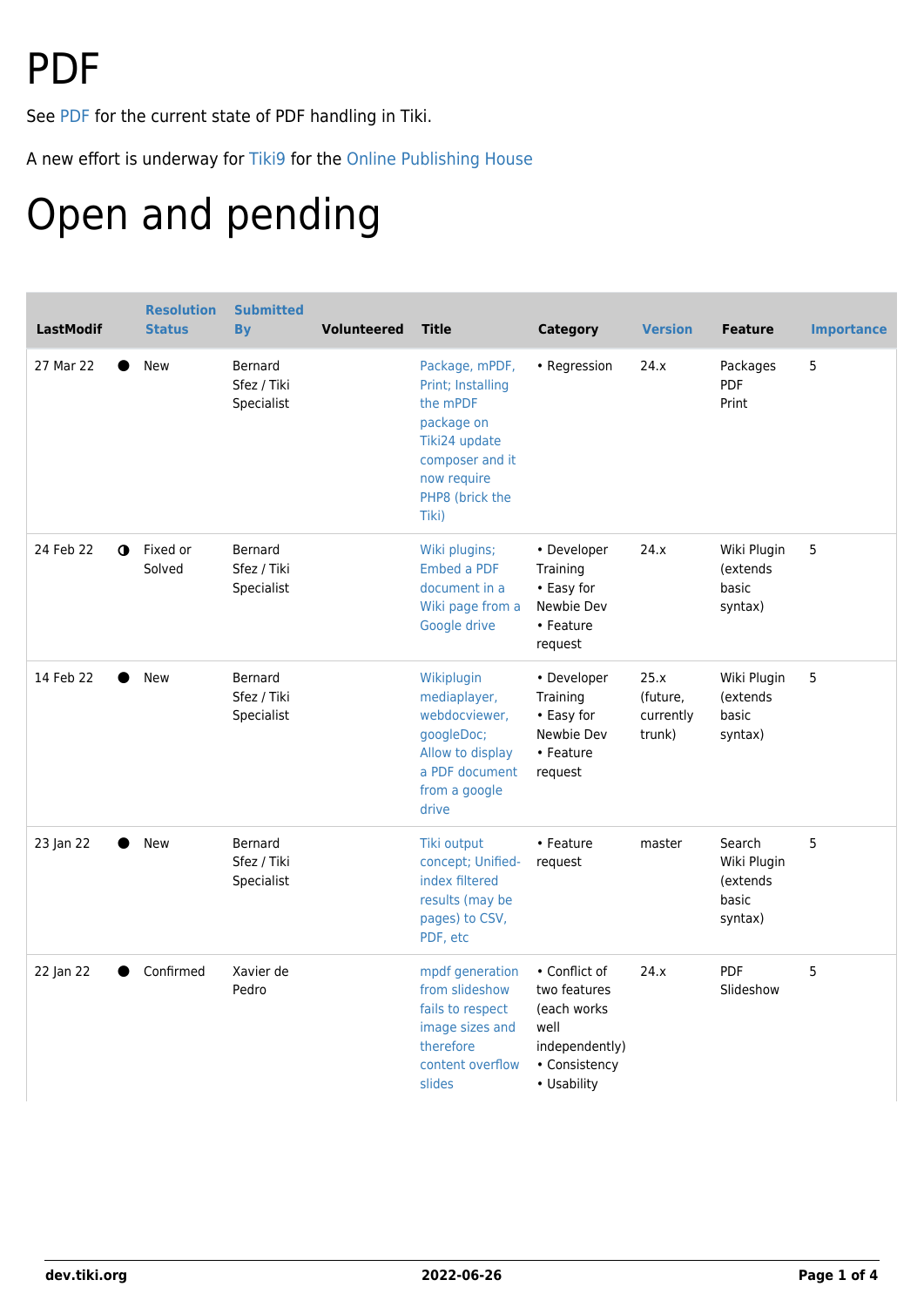| <b>LastModif</b>       | <b>Resolution</b><br><b>Status</b> | <b>Submitted</b><br><b>By</b> | Volunteered | <b>Title</b>                                                                                                                                            | <b>Category</b>                                                                                        | <b>Version</b>                                     | <b>Feature</b>                                                              | <b>Importance</b> |
|------------------------|------------------------------------|-------------------------------|-------------|---------------------------------------------------------------------------------------------------------------------------------------------------------|--------------------------------------------------------------------------------------------------------|----------------------------------------------------|-----------------------------------------------------------------------------|-------------------|
| 22 Jan 22              | Confirmed                          | Xavier de<br>Pedro            |             | mpdf doesn't<br>include images<br>in many cases<br>including<br>zoombox<br>fluidgrid and<br>others                                                      | • Conflict of<br>two features<br>(each works<br>well<br>independently)<br>• Consistency<br>• Usability | 21.x<br>22.x<br>23.x<br>24.x                       | PDF<br>Wiki Plugin<br>(extends<br>basic<br>syntax)                          | 5                 |
| 22 Jan 22              | New                                | Xavier de<br>Pedro            |             | mpdf: internal<br>wiki links are not<br>clickable nor<br>converted to the<br>absolute url<br>counterparts                                               | • Usability<br>• Feature<br>request                                                                    | 18.x<br>19.x<br>21.x<br>23.x<br>24.x               | PDF                                                                         | 7                 |
| 22 Jan 22              | Confirmed                          | Xavier de<br>Pedro            |             | mpdf fails to<br>print<br>PluginGanttChart                                                                                                              | • Error                                                                                                | 23.x<br>24.x                                       | PDF                                                                         | 5                 |
| 19 Nov 21<br>$\bullet$ | Confirmed                          | Xavier de<br>Pedro            |             | mpdf: images<br>are not shown in<br>printed pdf with<br>default syntax<br>(and never in<br>some servers)                                                | • Error<br>• Regression<br>• Support<br>request                                                        | 18.x<br>18.x<br>Regression<br>21.x<br>23.x<br>24.x | PDF                                                                         | 8                 |
| 05 Aug 21              | <b>New</b>                         | Xavier de<br>Pedro            |             | make mpdf of<br>images also<br>work also when<br>using https cert<br>with issues                                                                        | • Conflict of<br>two features<br>(each works<br>well<br>independently)<br>• Error                      | 21.x<br>22.x<br>23.x<br>24.x                       | PDF                                                                         | 5                 |
| 05 Aug 21              | <b>New</b>                         | Xavier de<br>Pedro            |             | mpdf generation<br>doesn't include<br>diagrams if only<br>local casperjs<br>installed but<br>service to export<br>images from<br>draw.io not<br>enabled | • Conflict of<br>two features<br>(each works<br>well<br>independently)<br>• Consistency<br>• Error     | 24.x                                               | Diagram<br>(Drawings,<br>Diagrams,<br>Flowcharts<br>and more)<br>PDF        | 5                 |
| 05 Aug 21              | New                                | Xavier de<br>Pedro            |             | make mpdf of<br>diagrams work<br>also when<br>behind a firewall<br>using proxy                                                                          | • Conflict of<br>two features<br>(each works<br>well<br>independently)<br>• Error                      | 24.x                                               | Diagram<br>(Drawings,<br>Diagrams,<br>Flowcharts<br>and more)<br><b>PDF</b> | 5                 |
| 26 Mar 21              | Confirmed                          | David<br>Bensel               |             | Diagram not<br>exported to PDF<br>(mPDF)                                                                                                                | $\cdot$ Bug                                                                                            | 20.x<br>21.x<br>22.x                               | Diagram<br>(Drawings,<br>Diagrams,<br>Flowcharts<br>and more)<br><b>PDF</b> | 10 high           |
| 28 Oct 20              | New                                | Xavier de<br>Pedro            |             | mpdf could<br>include content<br>from plugin map                                                                                                        | • Error                                                                                                | 19.x<br>21.x                                       | PDF                                                                         | 6                 |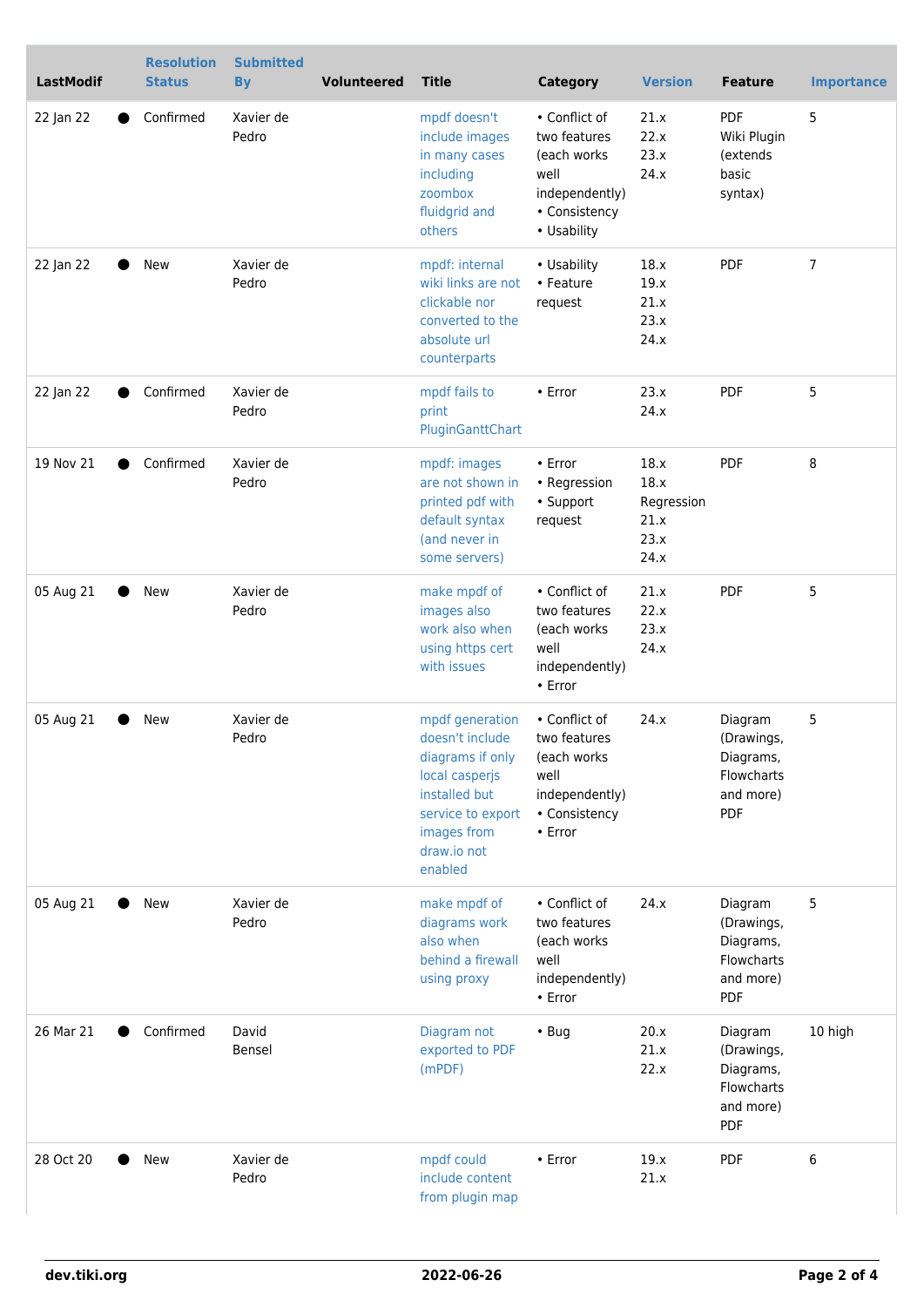| <b>LastModif</b> | <b>Resolution</b><br><b>Status</b> | <b>Submitted</b><br><b>By</b>        | <b>Volunteered</b> | <b>Title</b>                                                                                                         | <b>Category</b>                              | <b>Version</b>       | <b>Feature</b>                                                | <b>Importance</b> |
|------------------|------------------------------------|--------------------------------------|--------------------|----------------------------------------------------------------------------------------------------------------------|----------------------------------------------|----------------------|---------------------------------------------------------------|-------------------|
| 19 Aug 20        | New                                | David<br>Bensel                      |                    | mpdf: Print<br>Structure -><br>issues with<br>{lastmod},<br>{PageTitle} not<br>shown in<br>footer/header             | $\cdot$ Bug                                  | 21.x                 | PDF<br>Wiki<br>Structure<br>(book &<br>table of<br>content)   | 5                 |
| 17 Jun 20        | New                                | Bernard<br>Sfez / Tiki<br>Specialist |                    | Hard to see the<br>PDF generation<br>remarksbox<br>(wait)                                                            | • Usability                                  | 21.x                 | <b>PDF</b>                                                    | 5                 |
| 29 Apr 20        | <b>New</b>                         | Benjamin                             |                    | mpdf: internal<br>links to headers<br>of the same<br>page don't work<br>in the created<br><b>PDF</b>                 | $\cdot$ Bug                                  | 20.x                 | <b>PDF</b>                                                    | 10 high           |
| 13 Mar 20        | New                                | David<br>Bensel                      |                    | PDF creation of<br>articles                                                                                          | • Feature<br>request                         | 21.x<br>22.x         | PDF                                                           |                   |
| 12 Mar 20        | Confirmed                          | Bernard<br>Sfez / Tiki<br>Specialist |                    | mPDF generates<br>an empty (blank)<br>document on the<br>t.o forum                                                   | • Error<br>• Dogfood on<br>a *.tiki.org site | 18.x<br>19.x<br>21.x | Forum<br><b>PDF</b>                                           | 5                 |
| 20 Jan 20        | New                                | Bernard<br>Sfez / Tiki<br>Specialist |                    | PDF print a<br>tracker item<br>show a white<br>page for<br>anonymous                                                 | • Error                                      | 20.x                 | <b>PDF</b>                                                    | 5                 |
| 23 Jul 19        | New                                | Xavier de<br>Pedro                   |                    | Display row and<br>col borders by<br>default when tiki<br>spreadsheets<br>are printed in<br>simple mode<br>with mpdf | • Usability<br>• Feature<br>request          | 20.x                 | PDF<br>Print<br>Spreadsheet                                   | 3                 |
| 31 May 19        | <b>New</b>                         | Jean-Marc<br>Libs                    |                    | uploading pdfs<br>in file galleries<br>fails when<br>automatic<br>indexing of file<br>content is active              | $\cdot$ Bug                                  | 18.x<br>Regression   | <b>File Gallery</b><br>(elFinder or<br>standard UI)<br>Search | 8                 |
| 29 Nov 18        | New                                | Xavier de<br>Pedro                   |                    | mpdf should<br>include content<br>from plugin<br>remarksbox                                                          | • Error                                      | 19.x                 | <b>PDF</b>                                                    | 8                 |
| 14 Nov 18        | New                                | Roni Wolf                            |                    | <b>Plugin DBReport</b><br>with mPDF<br>enhancement                                                                   | • Patch                                      | 18.x                 | <b>PDF</b>                                                    | 4                 |